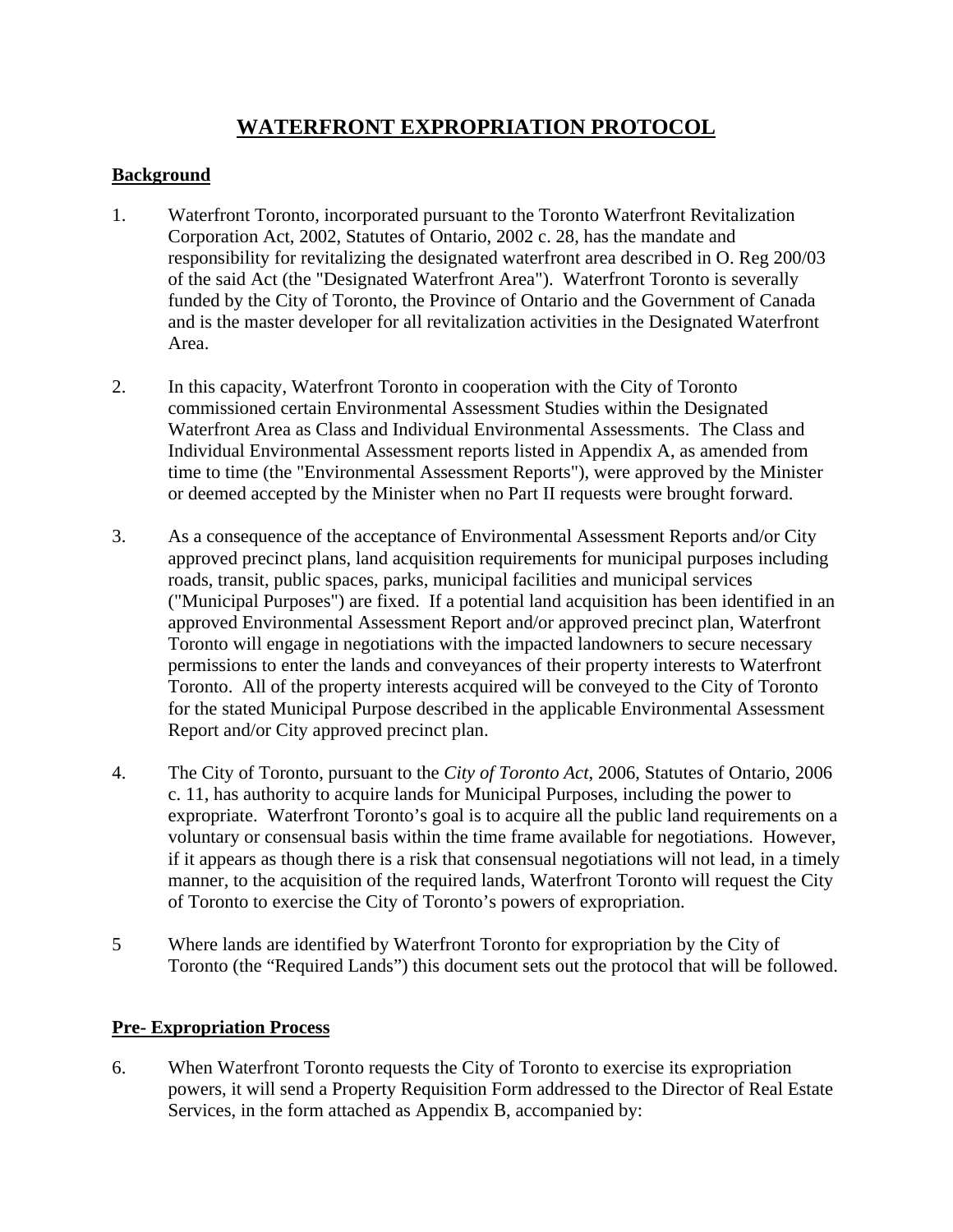- a) a Financial Commitment Letter in the form of the draft letter attached as Appendix C. This letter will irrevocably commit Waterfront Toronto to funding the expropriation process, and to fully indemnify the City of Toronto for all costs associated with the expropriation, should the City of Toronto elect to proceed;
- b) a legal description, in the case of the proposed acquisition of a complete parcel, or a sketch or draft reference plan prepared by a surveyor of the Required Lands;
- c) an appraisal report, prepared by an AACI accredited appraiser, providing an estimate of market value as of the current date and injurious affection, if applicable;
- d) an expropriation justification statement, which will be suitable for inclusion in a staff report to City Council, should the Director of Real Estate Services elect to proceed, seeking authority to initiate the expropriation process and to issue a Notice of Application for Approval to Expropriate any Required Lands ('Notice of Application').
- 7. If the Director of Real Estate Services decides to submit to City Council a report recommending the issuance of a Notice of Application for the Required Lands, it is expressly agreed and understood that City Council is under no obligation whatsoever to Waterfront Toronto to approve the issuance of a Notice of Application. It is acknowledged and agreed the City of Toronto will exercise its own independent discretion in determining whether or not to authorize the issuance of the Notice of Application.
- 8. At the City Solicitor's sole discretion, the City Solicitor may direct City of Toronto Legal Services to undertake all or any legal work required in respect of the expropriation process in consultation with Waterfront Toronto and Waterfront Toronto will reimburse the City of Toronto for all City staff costs on a fee for service basis.
- 9. Should City Council authorize a Notice of Application and if requested by the Director of Real Estate Services, Waterfront Toronto will, subject to paragraph 8. of this protocol, undertake all steps necessary to obtain approval to expropriate the Required Lands, in consultation with City of Toronto Legal Services, including but not limited to:
	- a) preparation of Application for Approval to Expropriate Land and Notices of Application for execution by the City Clerk,
	- b) service of Notices of Application in accordance with the Expropriations Act;
	- c) contacting and corresponding with property owners as required;
	- d) scheduling and attendance at any Hearings of Necessity, if requested, to lead evidence on behalf of the City of Toronto, if attendance is required; and
	- e) if an Inquiry Officer's Report is received, preparation of a summary of the Inquiry Officer's report with recommendations suitable for inclusion in the City of Toronto staff report to City Council on the results of the Hearing of Necessity.
- 10. Once Waterfront Toronto has submitted the report of the Inquiry Officer to the Director of Real Estate Services, or notifies the Director of Real Estate Services that no requests for a Hearing of Necessity are received, or if for any other reason no report of an Inquiry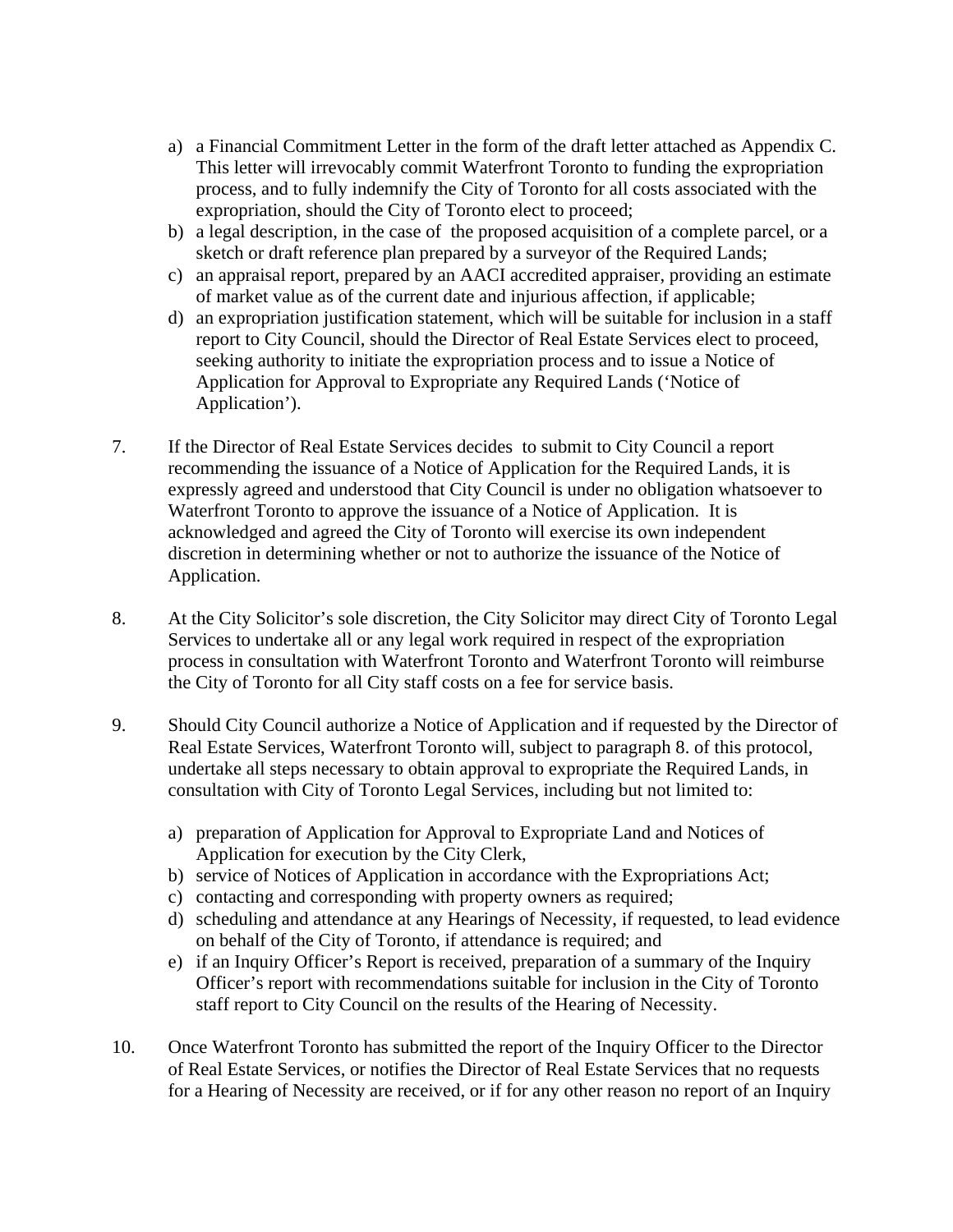Officer is delivered, the Director of Real Estate Services may elect to submit the appropriate staff report to City Council requesting it to approve the expropriation(s) as approving authority in accordance with the *Expropriations Act* and it is expressly agreed and understood that City Council has no obligation to Waterfront Toronto or any other party other than to exercise independent judgment and discretion in determining whether or not to approve and issue a Certificate of Approval for the expropriation of the Required Lands.

### **Post- Expropriation Process**

- 11. Should City Council authorize the execution of a Certificate of Approval, and if requested by the Director of Real Estate Services, Waterfront Toronto will, subject to paragraph 8. of this protocol, undertake responsibility for the preparation of all remaining documentation necessary and take all action necessary to implement the expropriation including;
	- a) Certificate of Approval for execution by the City Clerk
	- b) Draft expropriation reference plans
	- c) Notice of Expropriation, Notice of Possession and Notice of Election
	- d) Postponements, releases and directions as may be required
	- e) Offer of compensation as required by section 25 of the Expropriations Act including a supporting independent appraisal report.
- 12. All documents prepared by Waterfront Toronto will be subject to the prior approval of the City Solicitor or City Surveyor as appropriate prior to execution by the City Clerk or other City officials and/or service by Waterfront Toronto.
- 13. In parallel and throughout the expropriation process as described above, Waterfront Toronto will continue its efforts to secure a consensual resolution of the acquisition of the Required Lands. At any time, Waterfront Toronto may advise the Director of Real Estate Services that an appropriate consensual resolution has been reached and that the Required Lands can be conveyed by way of transfer, in which event the expropriation process will be terminated. In the event that a consensual resolution has been reached, but the affected owners agree that in order to conveniently convey title a plan of expropriation will be registered, the City of Toronto agrees to cooperate in facilitating a land transfer in that manner, subject to reserving to itself its unfettered discretion with respect to these matters.
- 14. If requested by the Director of Real Estate Services, and in consultation with City of Toronto Legal Services, Waterfront Toronto through its solicitors shall respond to any claims for compensation pursuant to the *Expropriations Act* on behalf of the City of Toronto, including all steps necessary to arbitrate the compensation. Waterfront Toronto agrees to consult with City of Toronto Legal Services in respect of any proposed settlement of expropriation matters to ensure that all settlements are consistent with City policies and any outstanding litigation.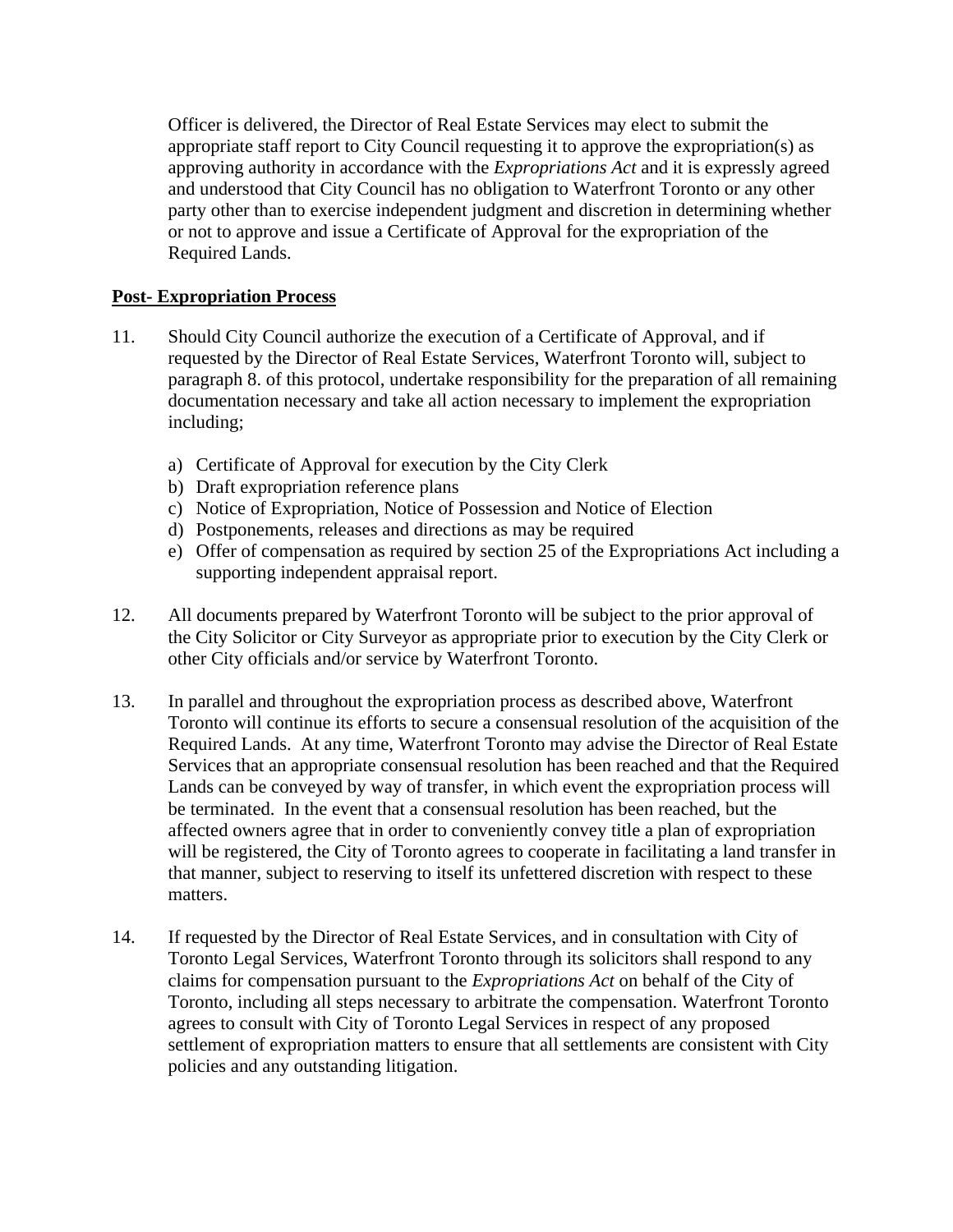### **Environmental Issues**

- 15. Upon City of Toronto becoming the registered owner of the Required Lands, Waterfront Toronto shall complete or provide, to the satisfaction of the Director of Real Estate Services, the following:
	- a) completion of soil and ground water testing of the Required Lands and, if necessary, development by Waterfront Toronto of a comprehensive remediation and risk management plan (the "Remediation and Risk Management Plan") for the Required Lands;
	- b) a written undertaking by Waterfront Toronto to the City of Toronto to implement the Remediation and Risk Management Plan to the satisfaction of the City of Toronto, acting reasonably, and at no cost to the City of Toronto, other than the City of Toronto's proposed contribution for that purpose which is included in the Council approved five year plan for Waterfront Revitalization; and
	- c) confirmation from Waterfront Toronto of a comprehensive package of risk mitigation tools relating to the Required Lands including insurance, and may also include indemnities from third parties in favour of the City, reserve funds, or other protections in favour of the City.

# **General**

- 16. All the costs incurred by City of Toronto or Waterfront Toronto with respect to undertaking its obligations pursuant to this protocol, including legal, survey, appraisal and other costs will be the responsibility of Waterfront Toronto pursuant to its funding agreements otherwise in place. No account will be rendered directly to the City of Toronto by the lawyers, appraisers, surveyors or other consultants retained by Waterfront Toronto pursuant to this protocol. City of Toronto Legal Services will render quarterly accounts directly to Waterfront Toronto for payment.
- 17. For emphasis and clarity, it is stated the City of Toronto is not, pursuant to this protocol in any way delegating or assigning to Waterfront Toronto any of its powers under the *City of Toronto Act, 2006*or the *Expropriations Act*. Rather this protocol provides a framework to allow Waterfront Toronto to undertake its work, which the City of Toronto may elect to facilitate by the independent exercise of its powers of expropriation and while at all times retaining its independent and unfettered discretion with respect to such matters.
- 18. This protocol will be a public document and referred to on occasions when reports concerning Required Lands are made to City Council.
- 19. This protocol is effective as of the date of its execution by both parties.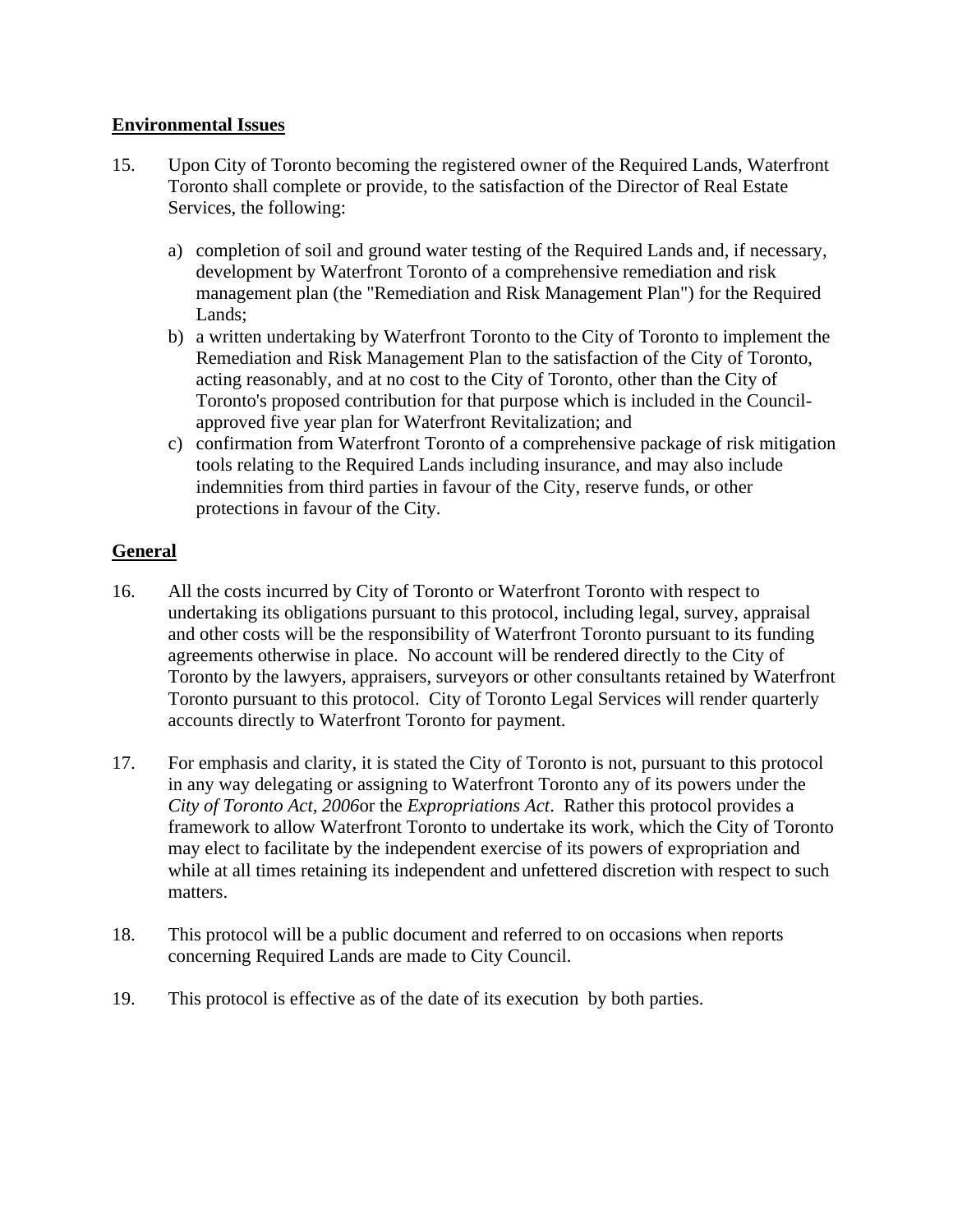# **Appendix A – Environmental Assessment Reports**

| <b>Designated Waterfront Area Environmental Assessments</b>                   |
|-------------------------------------------------------------------------------|
| Mimico Waterfront                                                             |
| Port Union Waterfront Park                                                    |
| West Don Lands (WDL) Class Master Plan                                        |
| <b>ORC's WDL Land Management Activities</b>                                   |
| <b>East Bayfront (EBF) Class Master Plan</b>                                  |
| <b>WDL Transit Class</b>                                                      |
| Lower Don River West Flood Protection                                         |
| Queens Quay Extension / Queens Quay East of Parliament Master Plan            |
| Tommy Thompson Park Master Plan                                               |
| Western Beaches Watercourse Facility                                          |
| Unwin Avenue Demolitions                                                      |
| 115 Unwin Demolitions                                                         |
| 242 Unwin Demolitions                                                         |
| Leslie Street Greening                                                        |
| Improvements to the Martin Goodman Trail                                      |
| Off-Site Remediation (Adjacent to the Port Lands Artificial Sports)           |
| <b>Port Lands Artificial Sports Fields</b>                                    |
| Spadina Head of Slip Project                                                  |
| WDL and EBF District Energy System                                            |
| The Rees and Simcoe Heads of Slips Project                                    |
| Martin Goodman Trail Project                                                  |
| <b>Marilyn Bell Park Trail Improvements</b>                                   |
| Construction of the Spadina Bridge                                            |
| Cherry Beach Life Saving Station                                              |
| Don River Park                                                                |
| <b>EBF Public Realm and Stormwater Management Facility</b>                    |
| York Quay Revitalization Phase 2 (Underground Parking Garage and park/square) |
| <b>Underpass Park</b>                                                         |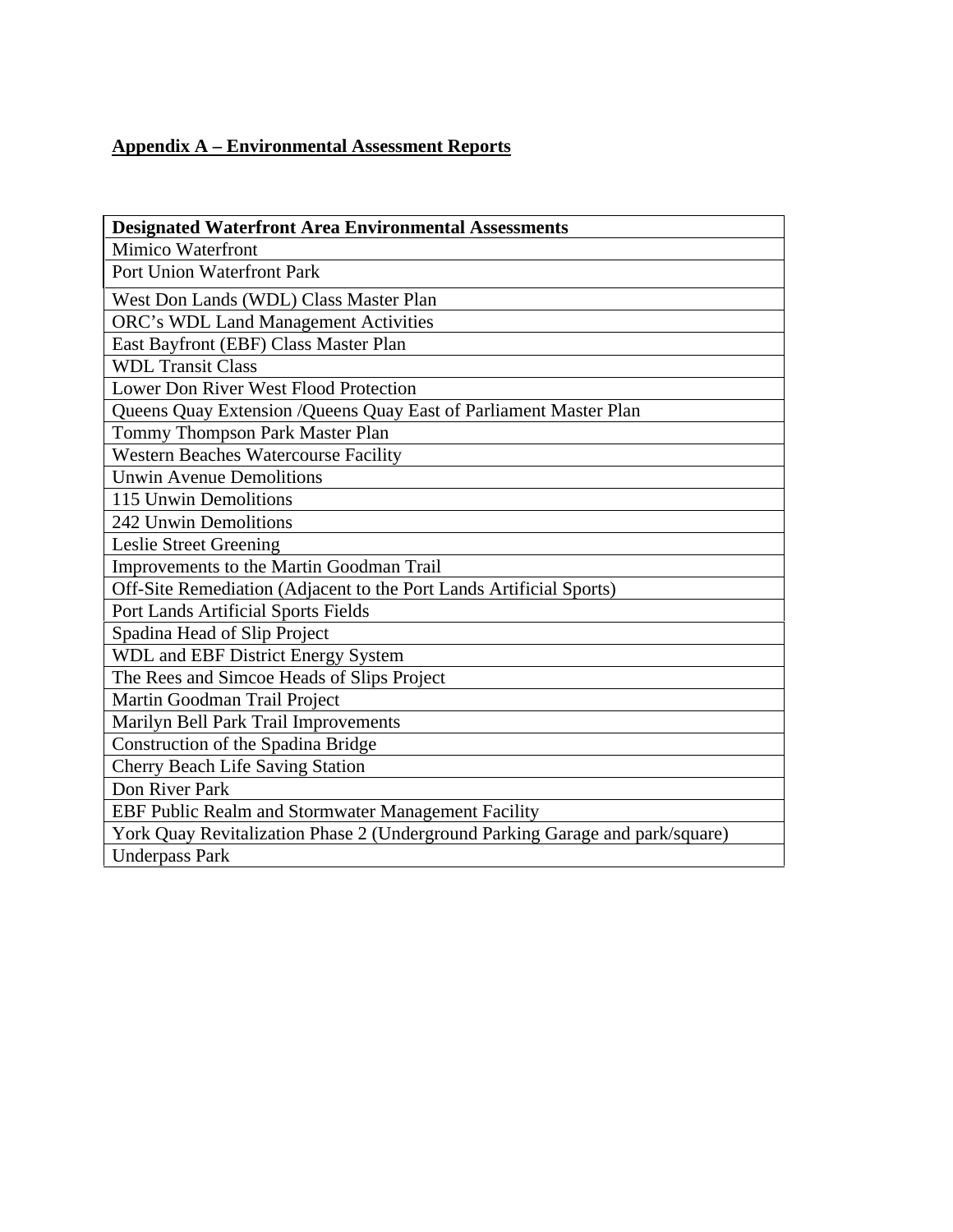# WATERFRONT TORONTO PROPERTY EXPROPRIATION REQUEST<br>FORM FORM **FORM** *CONTRACTE CONTRACTE CONTRACTE CONTRACTE CONTRACTE CONTRACTE CONTRACTE CONTRACTE CONTRACTE CONTRACTE CONTRACTE CONTRACTE CONTRACTE CONTRACTE CONTRACTE CONTRACTE CONTRACTE CONTRACTE CONTRACTE CONTRACTE CONTRACT*

|                                                                                              |        |            | <b>PROPERTY INFORMATION</b> |  |                                                                         |        |                                                                            |  |
|----------------------------------------------------------------------------------------------|--------|------------|-----------------------------|--|-------------------------------------------------------------------------|--------|----------------------------------------------------------------------------|--|
| Property Address:                                                                            |        |            |                             |  | Registered Owner:                                                       |        |                                                                            |  |
|                                                                                              |        |            |                             |  |                                                                         |        | (please note if more than 1 please attach a list with names and addresses) |  |
| Legal Description:                                                                           |        |            |                             |  |                                                                         |        |                                                                            |  |
| Property Area Required:                                                                      |        |            |                             |  | Mailing Address:                                                        |        |                                                                            |  |
| Permanent:                                                                                   |        |            |                             |  |                                                                         |        |                                                                            |  |
| Temporary:                                                                                   |        |            |                             |  |                                                                         |        |                                                                            |  |
|                                                                                              |        |            |                             |  |                                                                         |        |                                                                            |  |
|                                                                                              |        |            |                             |  |                                                                         |        |                                                                            |  |
| Council Approval:                                                                            |        |            |                             |  | <b>Financial Commitment:</b>                                            |        |                                                                            |  |
|                                                                                              |        |            |                             |  |                                                                         |        | (Please attach copy of Confirmation Letter or                              |  |
|                                                                                              |        |            |                             |  | Contribution Agreement)                                                 |        |                                                                            |  |
| Type of Property<br>Requirements                                                             |        |            |                             |  | <b>Type of Property Taking</b>                                          |        |                                                                            |  |
|                                                                                              |        | Fee Taking |                             |  | Easement                                                                |        | Other                                                                      |  |
|                                                                                              | Full   | Partial    | Sub-                        |  | Surface Sub-                                                            | Aerial |                                                                            |  |
|                                                                                              | Taking | Taking     | Surface<br>Fee Taking       |  | Surface                                                                 |        |                                                                            |  |
| Permanent                                                                                    |        |            |                             |  |                                                                         |        |                                                                            |  |
| Temporary                                                                                    |        |            |                             |  |                                                                         |        |                                                                            |  |
| Other                                                                                        |        |            |                             |  |                                                                         |        |                                                                            |  |
|                                                                                              |        |            |                             |  |                                                                         |        |                                                                            |  |
| PARKLAND:                                                                                    |        |            |                             |  | <b>INTENDED USE OF PROPERTY (CHECK AS APPROPRIATE)</b><br>RIGHT-OF-WAY: |        |                                                                            |  |
| <b>INCLUSION IN DEVELOPMENT PARCEL:</b>                                                      |        |            |                             |  | <b>UTILITY RELOCATION:</b>                                              |        |                                                                            |  |
| OTHER: (please specify)                                                                      |        |            |                             |  |                                                                         |        |                                                                            |  |
| <b>DURATION OF OCCUPANCY:</b>                                                                |        |            |                             |  | CONSTRUCTION COMMENCING:                                                |        |                                                                            |  |
|                                                                                              |        |            |                             |  |                                                                         |        |                                                                            |  |
| DATE PROPERTY REQUIRED BY:                                                                   |        |            |                             |  |                                                                         |        |                                                                            |  |
| DESCRIPTION OF REQUIREMENTS / KEY ISSUES IN NEGOTIATIONS: (This area will be included in the |        |            |                             |  |                                                                         |        |                                                                            |  |
| Council report)                                                                              |        |            |                             |  |                                                                         |        |                                                                            |  |
|                                                                                              |        |            |                             |  |                                                                         |        |                                                                            |  |
|                                                                                              |        |            |                             |  |                                                                         |        |                                                                            |  |
|                                                                                              |        |            |                             |  |                                                                         |        |                                                                            |  |
|                                                                                              |        |            |                             |  |                                                                         |        |                                                                            |  |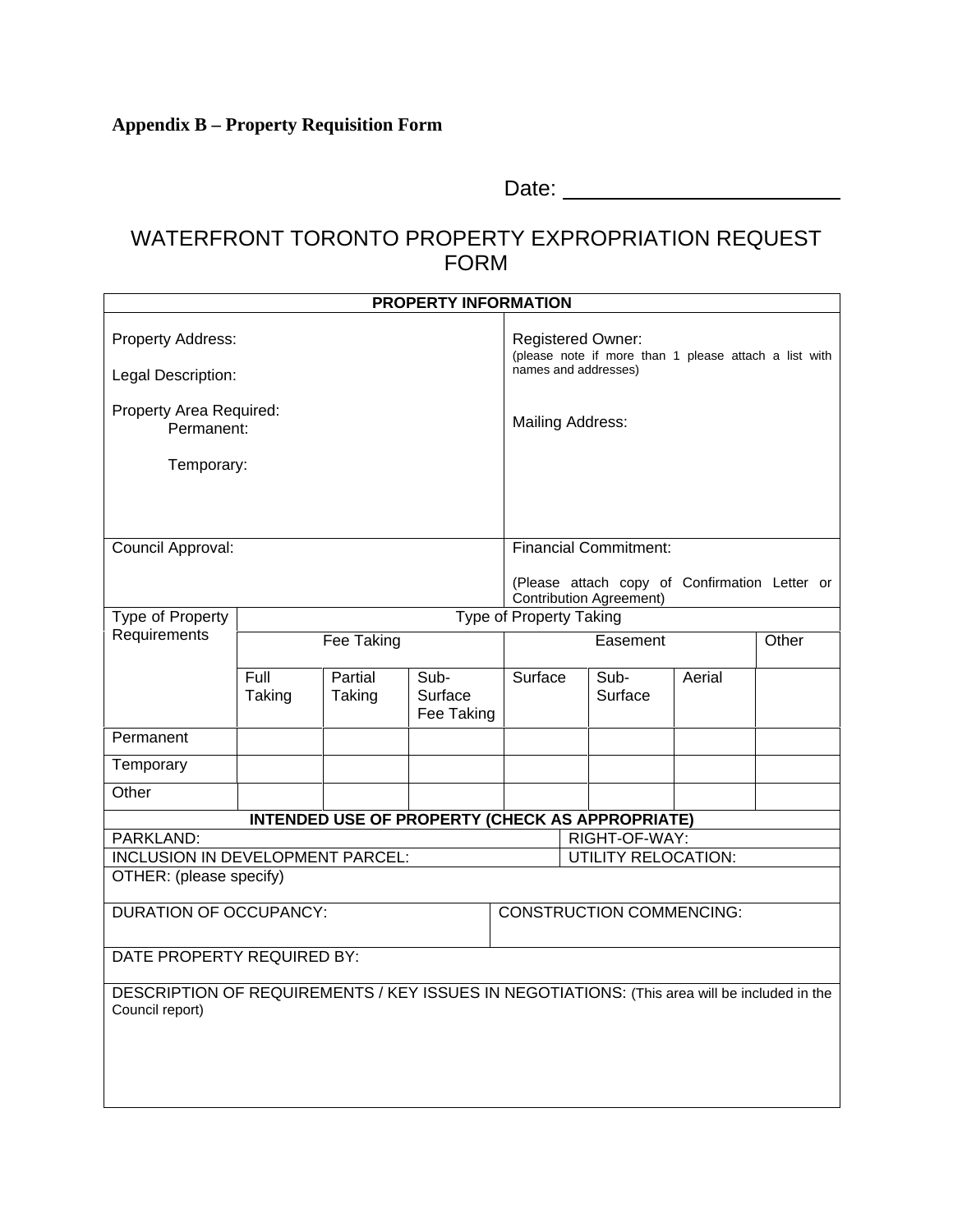| INFORMATION ATTACHED:<br>Site Map:<br>Property Map:<br>Other (specify): | Draft R Plan:<br>Final R Plan:                  |                                |
|-------------------------------------------------------------------------|-------------------------------------------------|--------------------------------|
|                                                                         |                                                 |                                |
| Approved By:                                                            | <b>WATERFRONT TORONTO</b>                       |                                |
|                                                                         |                                                 |                                |
|                                                                         |                                                 | $\overbrace{\hspace{25mm}}^{}$ |
|                                                                         | Signature                                       | Date                           |
|                                                                         |                                                 |                                |
|                                                                         |                                                 | $\overbrace{\hspace{25mm}}^{}$ |
|                                                                         | (Please print name)                             | (Title)                        |
|                                                                         |                                                 |                                |
| Received By:                                                            | <b>CITY OF TORONTO</b>                          |                                |
|                                                                         |                                                 |                                |
|                                                                         |                                                 |                                |
|                                                                         |                                                 |                                |
|                                                                         |                                                 |                                |
|                                                                         | Director                                        | Date                           |
|                                                                         | Waterfront Secretariat                          |                                |
|                                                                         |                                                 |                                |
|                                                                         |                                                 | ________                       |
|                                                                         | Brian Varner<br>Mgr. Policy & Appraisal Section | Date:                          |
|                                                                         |                                                 |                                |
|                                                                         |                                                 |                                |
|                                                                         |                                                 |                                |

 $\Gamma$